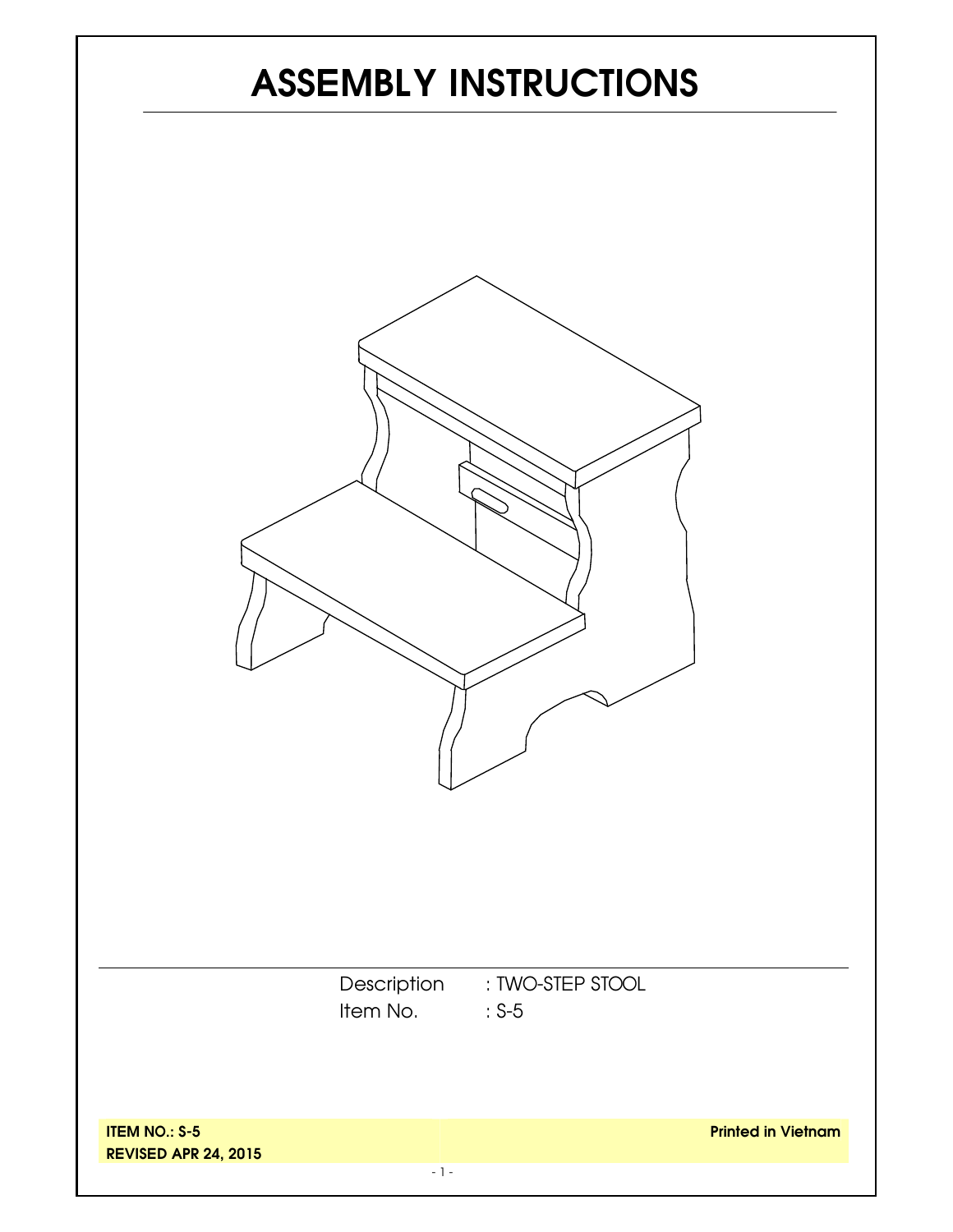## **BEFORE ASSEMBLY**

Thank you for purchasing this quality product. This product has been designed for easy assembly and constructed for durability. All parts were checked prior to packaging to insure quality. Prior to beginning assembly, however, make sure all parts and hardware are included and free of obvious defect. If a part is missing or defective, please contact the store where purchased. If hardware is missing, or you need help with assembly, please call toll free 888-944-8396.

#### **IMPORTANT NOTE:**

- Place all wooden parts on a clean and smooth surface such as a rug or carpet to avoid the parts from being scratched.
- Remove all wrapping material, including staples & packing straps before you start to assemble.
- DO NOT tighten all screws and bolts until completely assembled.
- Keep all hardware parts out of reach of children.

## **PART LIST**

When unpacking, please be careful not to discard any parts with the packaging. Before continuing, please make sure you have all of the following parts:

| <b>NO</b>      | Description                         | Qty | Sketch | <b>NO</b> | Description                      | Qty | Sketch |
|----------------|-------------------------------------|-----|--------|-----------|----------------------------------|-----|--------|
| $\overline{A}$ | Right side<br>frame                 |     |        | B         | Left side frame                  |     |        |
| C              | <b>Back rail</b>                    |     |        | D         | Upper step,<br>marked<br>"upper" |     |        |
| Е              | Lower<br>step,<br>marked<br>"lower" |     |        |           |                                  |     |        |

### **HARDWARE LIST**

When unpacking, please be careful not to discard any parts with the packaging. Before continuing, please make sure you have all of the following hardware:

| <b>NO</b> | <b>Description</b>          | Qty | Sketch | <b>NO</b>      | <b>Description</b>         | Qty | Sketch                  |
|-----------|-----------------------------|-----|--------|----------------|----------------------------|-----|-------------------------|
|           | <b>Bolt</b><br>(M6x50mm)    | 10  | 0      | $\overline{2}$ | Lock washer<br>(Φ6.5xΦ1nm) | 10  |                         |
| 3         | Flat washer<br>(Ф6.5хФ13mm) | 10  |        | 4              | Long Allen key<br>(5mm)    |     | $\overline{\text{max}}$ |

**ITEM NO.: S-5 REVISED APR 24, 2015**  **Printed in Vietnam**